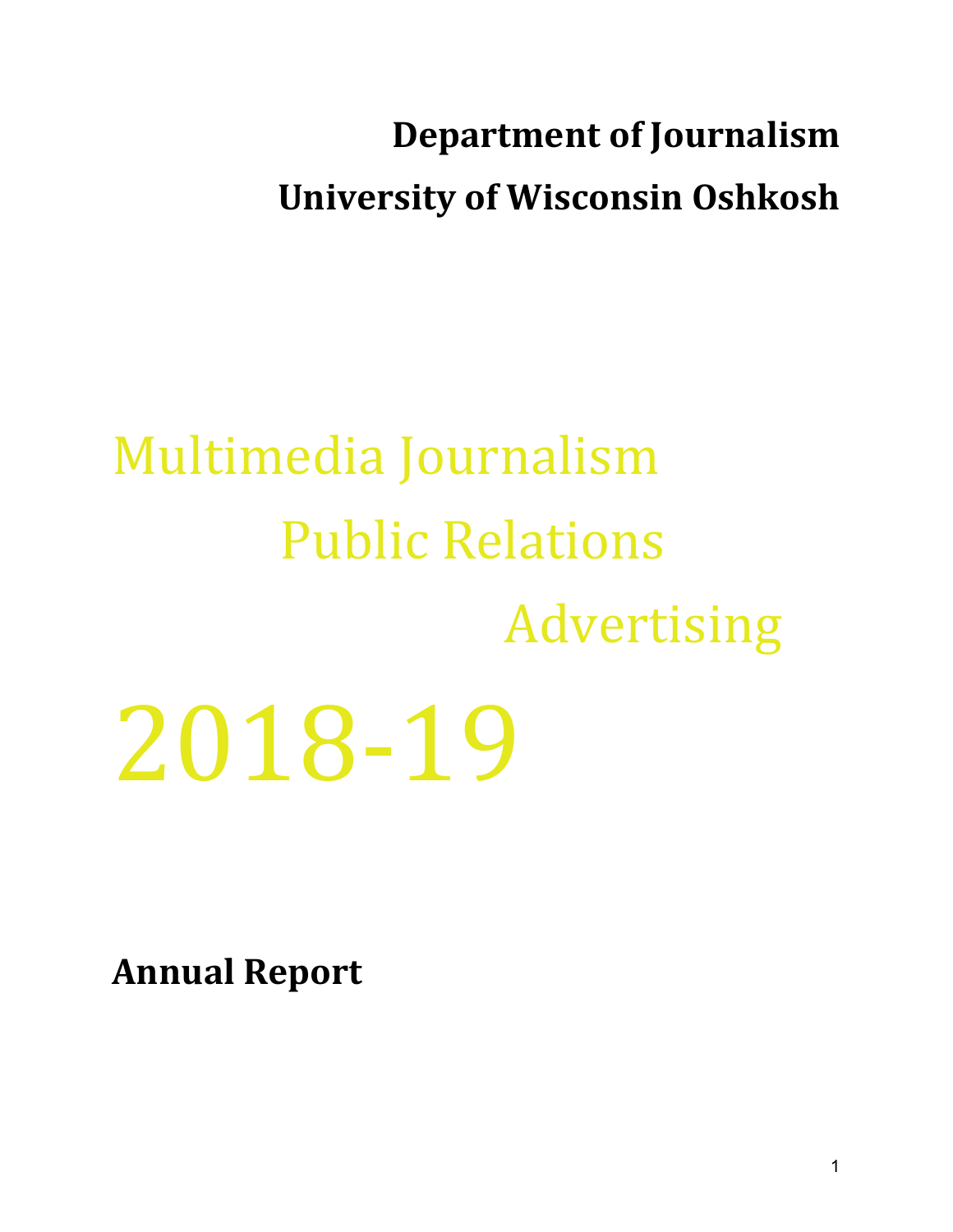# **HIGHLIGHTS IN REVIEW**

The Department of Journalism made progress toward strategic goals for the university and department in 2018-19. We had a great year. However, we are concerned that our highperforming program is at risk for the future. It will be difficult to sustain strong outcomes with the severe budget cuts; current workload of faculty and internship *coordinator;* and ongoing lack of computer and equipment funding. COLS planning to *address these issues would be helpful, as they have been mentioned in past reports and in* meetings with our *Journalism Advisory Board.* Highlights for this year include:

- Continued work, approved at UW Oshkosh and in development at the Notice of Intent stage, to evolve the advertising emphasis into a major that is collaborative with the Marketing Department in the College of Business.
- Progress with course updates for multimedia journalism major (launched in Fall 2018), creation of a culminating experience, completion of a tested experience policy, development of graduate courses, diversity and inclusion initiatives and recruitment outreach via a revamped department website, CAPP and NEWSPA.
- The Spring 2019 Faculty/IAS Adviser Award awarded to Timothy R. Gleason.
- A first-place win for public relations students for the National Organ Donation Awareness Competition (2018) through the UW Oshkosh Chapter of the Public Relations Student Society of America.
- A second-place win for advertising students at District 8 for the National Student Advertising Competition through the Strategic Campaigns in Advertising course.
- Fifteen awards for the Advance-Titan at regional and state college media events.
- Community engagement with more than 50 intern employers through Internship Coordinator Barb Benish; community-focused journalism initiatives with Miles Maguire through the Oshkosh Examiner and Oshkosh Herald; and work with many other community organizations through courses.
- Assessment results of 95% of students having an internship or educational experience prior to graduation.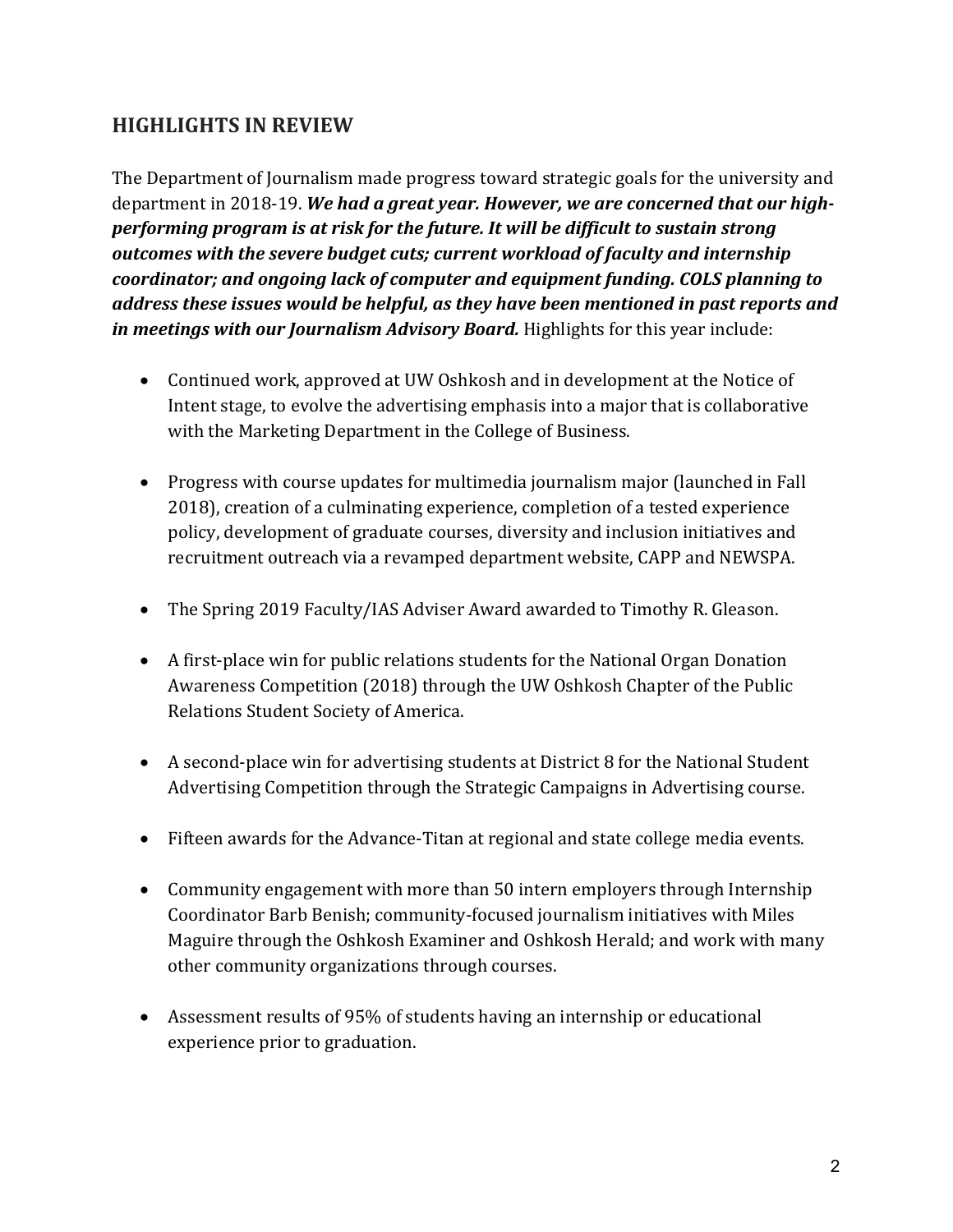• A successful  $50<sup>th</sup>$  anniversary celebration with 50 speakers during a professional development day with 250 attendees, and an evening of celebration for alumni. Efforts focused on engaging alumni with interaction on social media to foster connections with the university, share knowledge and help with support. Corporate sponsors participated in the  $50<sup>th</sup>$ , as well as other initiatives during the year.

# DEPARTMENT, FACULTY AND STAFF ACCOMPLISHMENTS

# **DEPARTMENT ACCOMPLISHMENTS**

The department completed the academic year with the following accomplishments toward strategic goals.

# **Curriculum and Policy Initiatives**

- The department made solid progress on developing the advertising emphasis into an advertising major that is collaborative with the Marketing Department in the College of Business. The Form C for the new major was approved at UW Oshkosh and has now reached the Notice of Intent (NOI) stage, toward developing the advertising emphasis into a major.
	- $\circ$  The advertising major has positive potential given market data and other UW System offerings. The department's Curriculum Committee has been working with members of the Marketing Department toward planning at a high level. Following approval of the NOI, deeper-level planning for curriculum will be underway in the next year.
	- $\circ$  The advertising major received UW Oshkosh approval from all levels of curriculum review during the year, and unanimous support from the Journalism Advisory Board. The NOI is in process as we work with Associate Vice Chancellor Charlie Hill to prepare it for broader review.
- Adjustments were made during the year to adjust curriculum planning and offerings for the multimedia journalism major, which launched in Fall 2018.
- The department completed development of a culminating experience, which was created as a course in Canvas for Fall 2019.
- The department approved a tested experience policy to ensure HLC Compliance per the COLS Tested (Equivalent) Experience Policy. The policy has been submitted to the COLS Faculty Committee for review.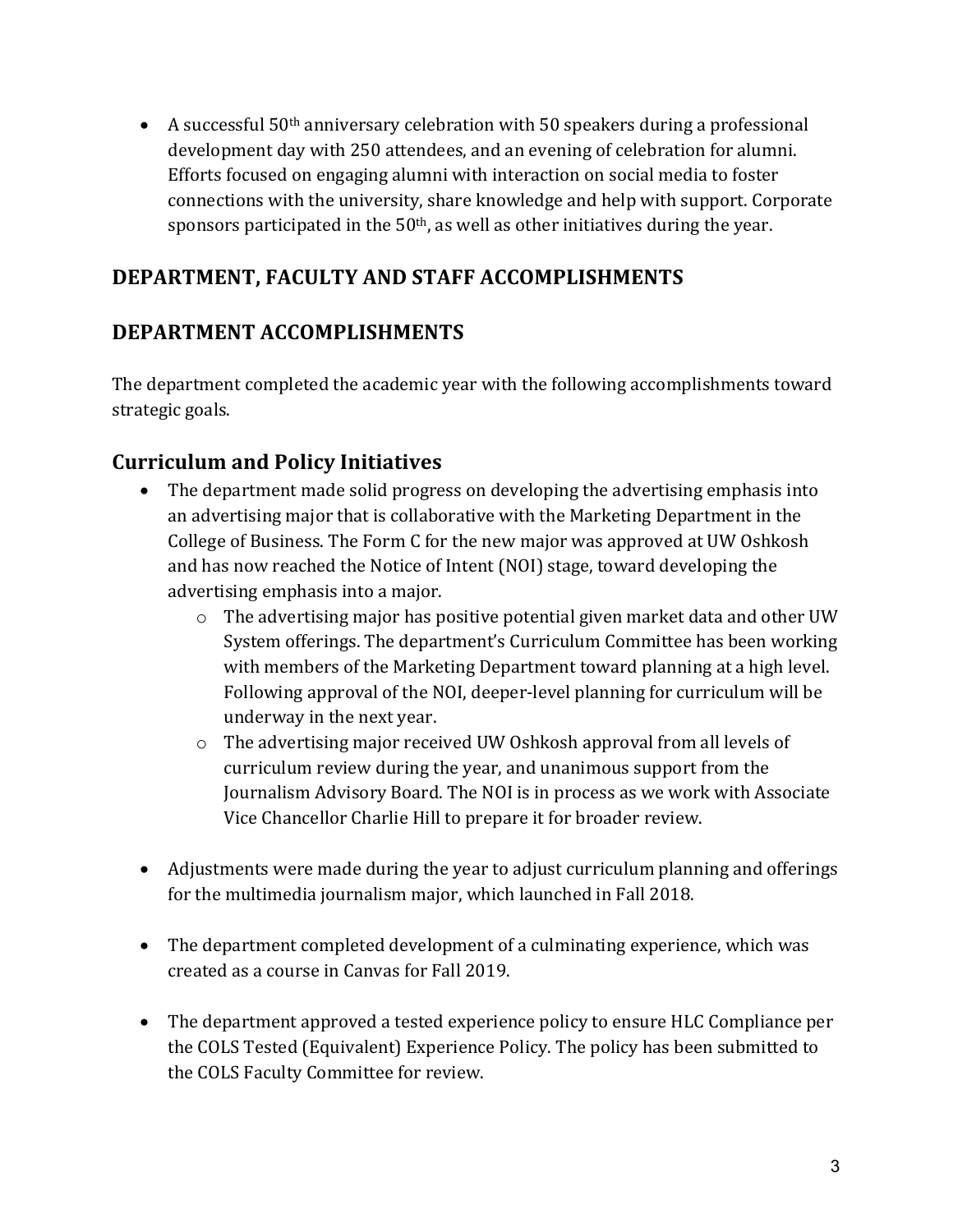- A focus on graduate courses during the year led to development of two courses to meet the needs of CAPP instructors for journalism and other programs through the CAPP Office and graduate offerings through the College of Education and Human Services. The department prepared a third graduate course, already on the books, for Summer 2019 at the direction of COLS and COEHS. However, the course did not draw enough students to run. Graduate courses will be a focus as well next year.
- Diversity and inclusion initiatives are a regular part of the department, but additional efforts were made in this area, particularly after racist issues happened on campus during the spring semester.
	- $\circ$  Our public relations students created "The Power of ID" campaign and hosted several special events designed to help students recognize their own diverse backgrounds and understand how diversity and inclusion are essential to a successful workplace.
	- $\circ$  Our chair and diverse students hosted a diversity chat about how to improve the climate in the department and at UWO.
	- $\circ$  The department hosted the penny war to raise funds for the LGBTO Resource Center and served as the largest generator of donations for personal care items for the LGBTQ drive.
	- $\circ$  More than a dozen diversity activities were conducted in the classroom this year. The department tracks diversity activities for its accreditation.
- Recruitment outreach through a revamped department website, CAPP, NEWSPA and other initiatives are detailed later in the report.

# **Research and Professional Productivity**

• Faculty members had a productive year of research projects. In the last year, they reported 13 conference presentations, five academic publications, two books, three books under contract and 10 grants. In addition, professional contributions ranged from published photography to breaking news in community journalism. Timothy R. Gleason received the 2019 Faculty/IAS Adviser Award.

# **Student and Graduate Success**

• Public relations students won first place for the National Organ Donation Awareness Competition (2018) through the Public Relations Student Society of America (PRSSA). The UW Oshkosh PRSSA chapter received the STAR Chapter Award at the PRSSA national conference, and its vice-president of administration, Alicia Kahl, won the national Gold Key Award.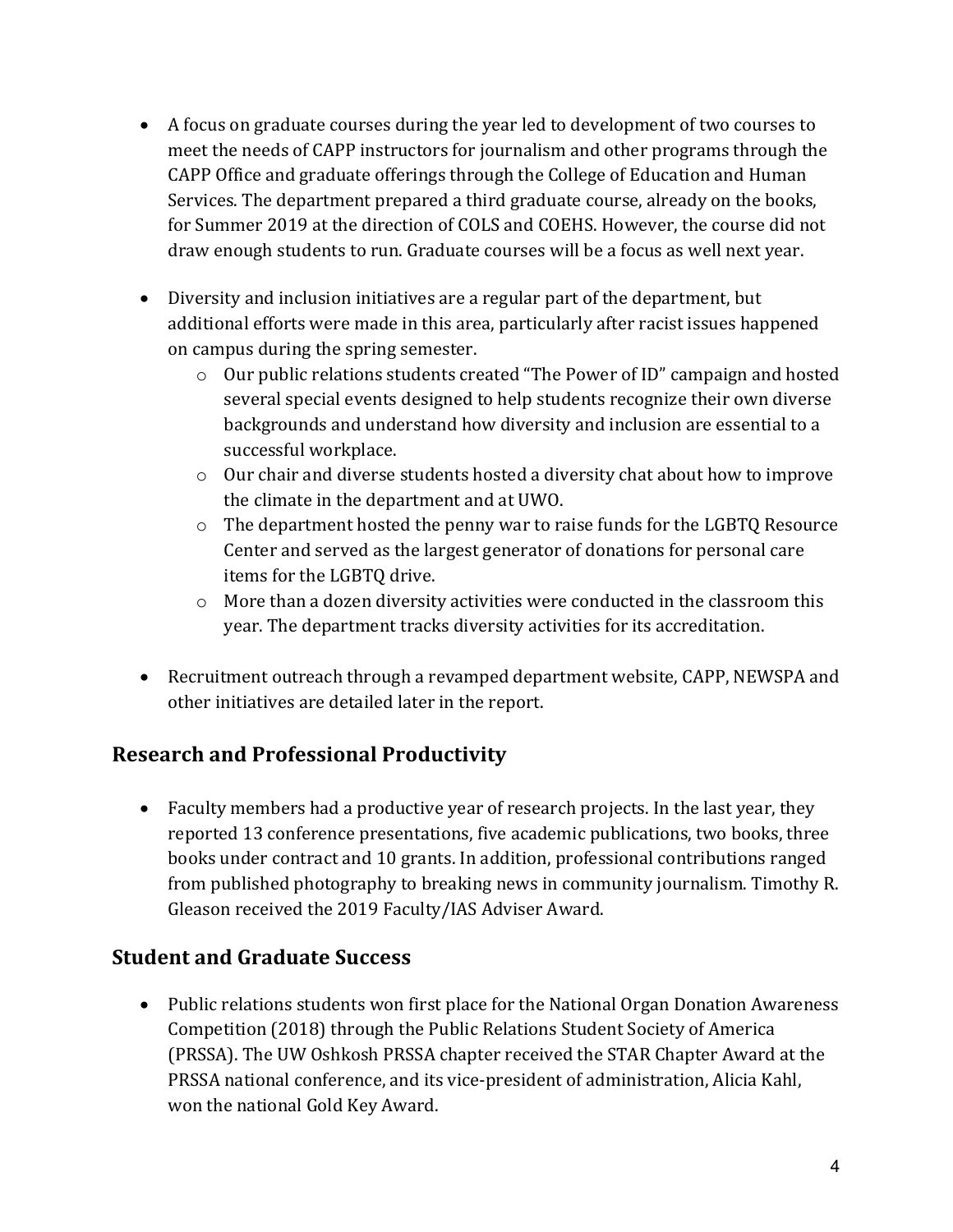- Students at the Advance-Titan won seven Associated Collegiate Press Best of the Midwest awards, including third place for Best of Show for a weekly. They also won eight Wisconsin College Media Association awards, including first place for page design; second for newspaper promotion and feature photography; and third for infographics and general excellence.
- Advertising students won second place regionally at District 8 for the National Student Advertising Competition. The team, made up of students in the Strategic Campaigns in Advertising Course, was the only team from Wisconsin and scored ahead of some larger institutions.
- Spring assessment numbers from our internship coordinator indicate 95% of students have an internship or professional experience prior to graduation.

# **Strategic Partnerships and Community Engagement**

- Students in the department engaged with the community, working with more than 50 employers through Internship Coordinator Barb Benish. Employers included: Cumulus Media, EAA, WLUK News, Fox Cities Magazine, J.J. Keller, Faith Technologies, House of Flowers, Fox World Travel, Green Bay Marathon, Menasha Corp., Paine Art Center, Secura Insurance and Willems Marketing.
- Community-focused journalism initiatives with Miles Maguire through the Oshkosh Examiner and Oshkosh Herald, including coverage of investigative and breaking news related to Oshkosh and Winnebago County. Students, alumni and course projects were involved in these initiatives.
- In addition to internship employers, service learning was underway with community organizations through class projects, including:
	- $\circ$  Salute the Troops
	- o St. Andrew's Lutheran Church
	- o Feeding America Eastern Wisconsin
	- $\circ$  PRSA Foundation (national organization)
	- o Northeast Wisconsin Scholastic Press Association
	- $\circ$  UWO Journalism Department 50th Anniversary Celebration
	- o Oshkosh Convention & Visitors Bureau
- For the department's  $50<sup>th</sup>$  celebration, more than 250 people joined the department to hear from about 50 speakers at our Professional Development Day on Oct. 19 at Sage Hall. An evening of celebration with alumni was held on Oct. 20 at the Alumni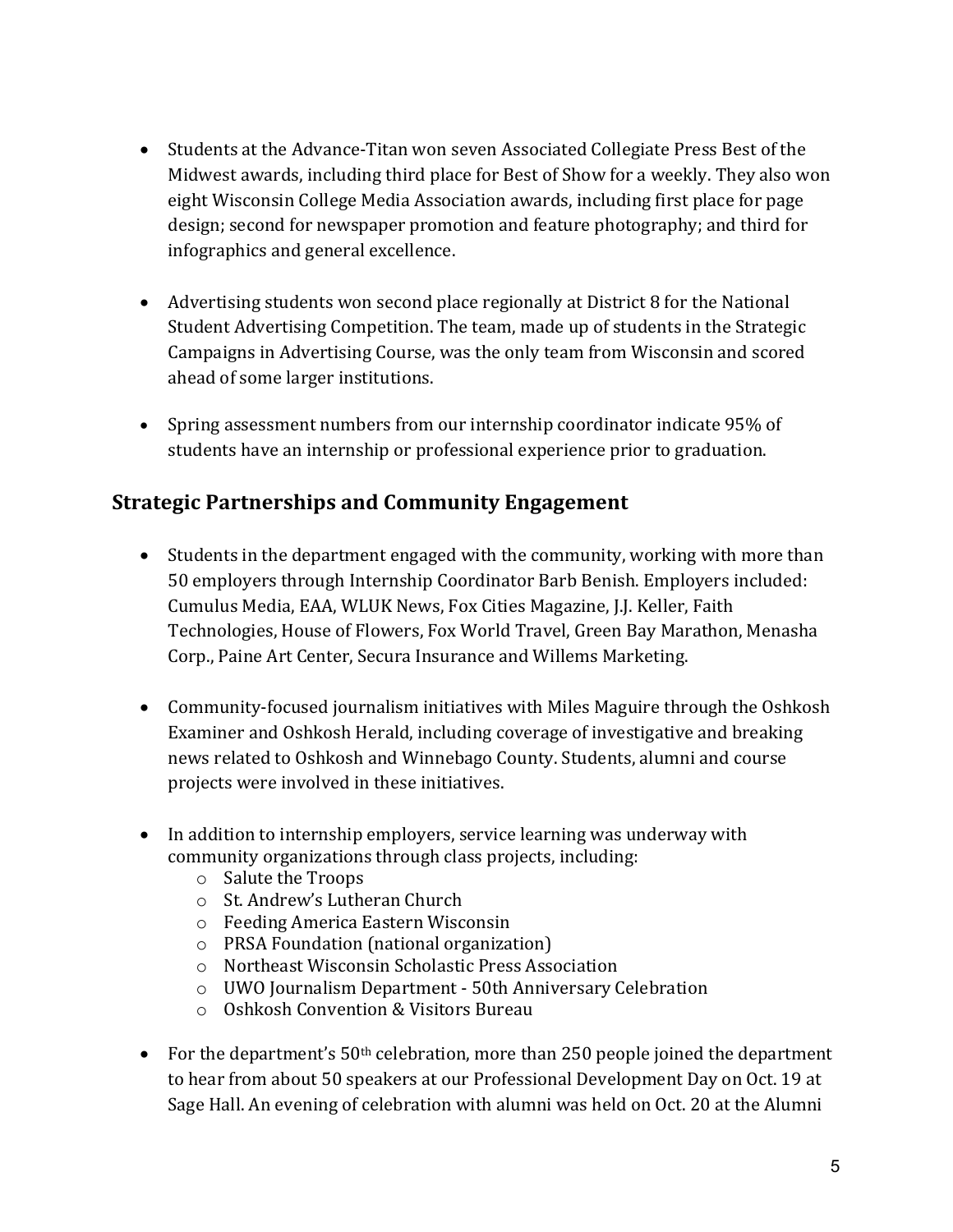Welcome and Conference Center. Others joined the conversation via Facebook, Twitter and LinkedIn. Inspiring speakers from Axios, Facebook, ESPN, Green Bay Packers, Disney ABC, Discover Wisconsin and other local and national organizations covered topics on politics, sports, entertainment and digital marketing, as well as panels on fake news, entrepreneurial work, digital storytelling, versatile media skills for branding, social media and community journalism. We appreciated the support of alumni and community partners including major sponsors: Envano, Oracular, Writing by Design and DealerSocket. We look forward to keeping the conversation going. The Journalism Advisory Board (JAB) assisted with planning and support. JAB member Dave Backmann (with his wife, Terry) started the fundraising initiative at the  $50<sup>th</sup>$ , which is still continuing.

• Chair Sara Hansen participated in the UWO DealerSocket Luncheon and Relations Social with the Chancellor, Alumni Relations and about 20 alumni working at the digital agency; and the Smart IS International event (rebranding of Oracular) held on campus.

## **FACULTY AND STAFF ACCOMPLISHMENTS**

**Vince Filak published two books, signed contracts for three more and co-authored a** scholarly article. He also led four professional presentations and assisted with daylong sessions at two high schools for outreach.

#### *Published (books)*

V. Filak, Dynamics of Media Editing. Sage Publications. 2019. V. Filak, Exercises in Media Writing. Sage Publications. 2018.

#### *Contracts signed*

V. Filak, Exploring Mass Media. Sage Publications. Exp. 2021. V. Filak, Dynamics of News Reporting and Writing: 2<sup>nd</sup> ed. Sage Publications. Exp. 2020. V. Filak, Convergent Journalism: An Introduction: 3rd ed. Focal Press. Exp. 2019.

#### *Published (scholarly)*

Filak, V. & Nicolini, K. (2018). Differentiations in motivation and need-satisfaction based on course modality: A Self-Determination Theory perspective. Educational Psychology. 38:6, 772-784.

#### *Professional presentations*

Facts, opinions and your role in your school. Panel presented at the Kettle Moraine Press Association (KEMPA) convention, Whitewater, WI. Oct. 2018.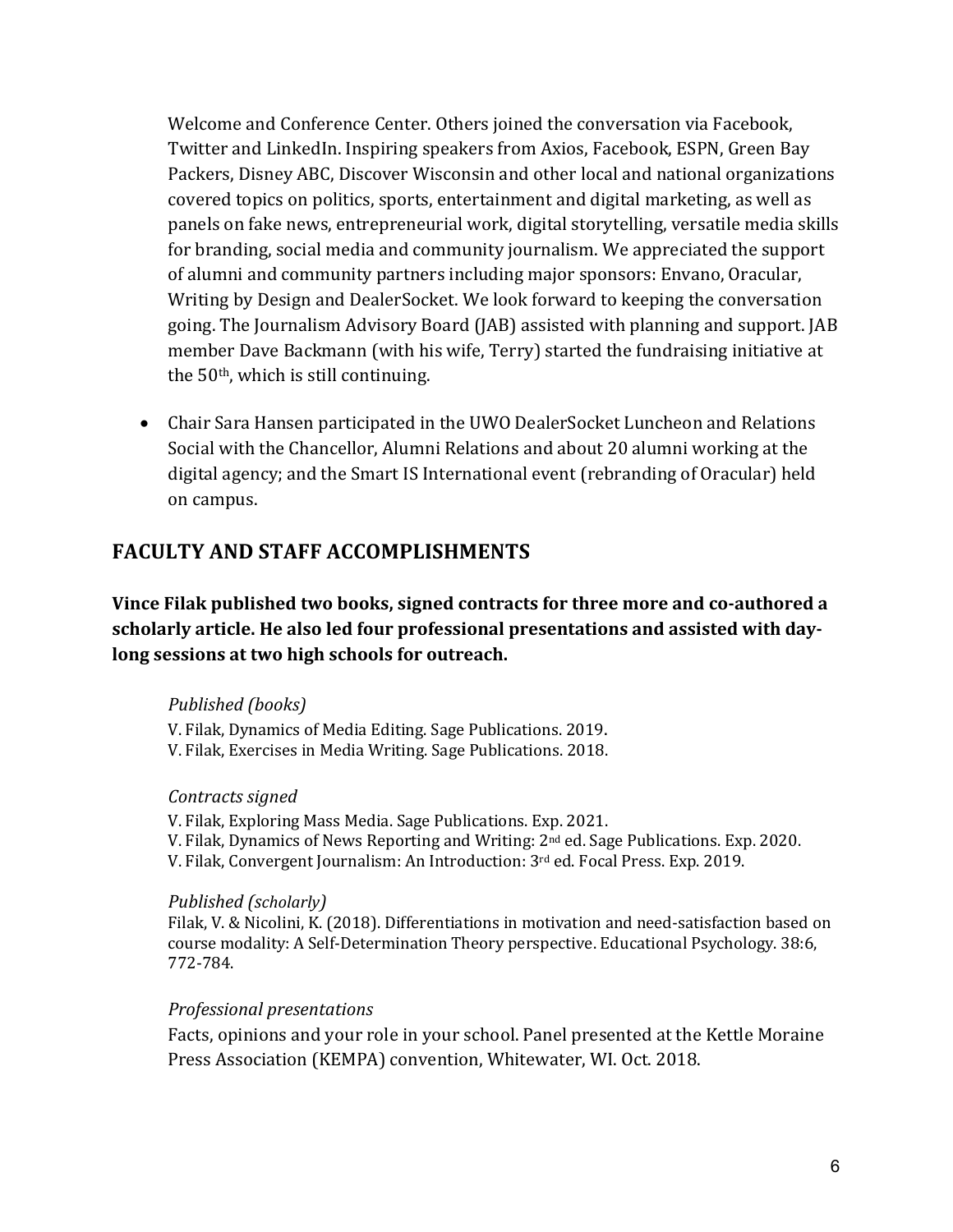Covering controversial issues. Panel presented at the Kettle Moraine Press Association (KEMPA) convention, Whitewater, WI. Oct. 2018.

Get a job, hippie! (Or how to convince your parents you aren't wasting your life pursuing journalism.) NEWSPA, Oshkosh, WI. April. 2019

Writing great headlines. NEWSPA, Oshkosh, WI. April. 2019

#### *Professional activity*

Worked in coordination with Linda Barrington of KEMPA to present a day-long session to the students at Stoughton High School about effective journalistic efforts in a student-media setting.  $(Nov. 2018)$ 

Worked in coordination with Linda Barrington of KEMPA to present a day-long session to the students at Middleton High School about effective journalistic efforts in a student-media setting.  $(May. 2019)$ 

#### Timothy R. Gleason published three photographs and one award.

#### *Published*

Gleason, T.R. Published three photographs in the June-July 2019 issue of *f-stop magazine.*

#### *Awarded*

In Spring 2019, awarded with the UWO Faculty/IAS Advisor Award.

#### **Sara S. Hansen published two articles and one conference paper, and received two grants.**

#### *Published*

Hansen, S.S. & Lee, S.Y. (2018). Young Viewers Turned Voters—How "Wishing to Be Trump" and Other Parasocial Effects from Watching The Apprentice Predict Likeability, Trust, and Support for a Celebrity President. In A. S. Hayes Ed., *Communication in the Age of Trump*. NY: Peter Lang Inc.

Lee, J. K, Hansen, S. S. & Lee, S. Y. (2018). The effect of brand personality selfcongruity on brand engagement and purchase intention: The moderating role of self-esteem in Facebook. *Current Psychology*, 1-13.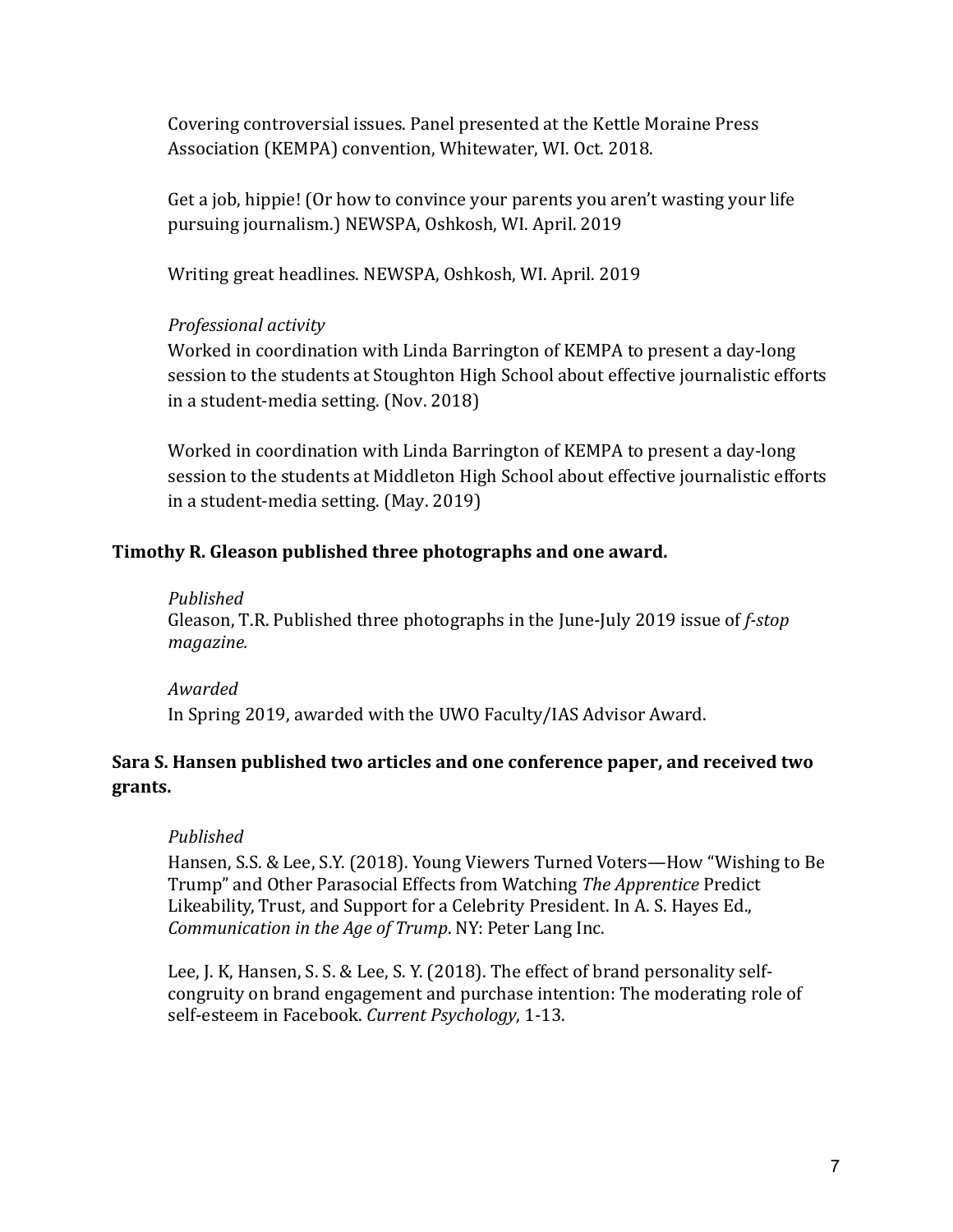#### *Grants*

Faculty Development Research Grant for Summer 2019 (7.5% CAS) with Nicolini. Project Title: Exploring Impacts of Framing Processes and Message Strategy for Motivating Participants in Women's March Activism.

Sustainability Institute for Regional Transformation Grant (2019) with Bublitz, M., Hansen, S.S., & Novotny, M.

#### **Kimberly Kelling published two articles and presented three papers at academic conferences.**

#### *Published*

Wolfgang, J. D., Vos, T. P., & Kelling, K. (2018). Journalism's relationship to democracy: Roles, attitudes, and practices. *Journalism Studies*.

Kelling, K., & Thomas, R. J. (2018). The roles and functions of opinion journalists. *Newspaper Research Journal*. 

#### *Presented*

Johnson, B. G., Thomas, R. J., & Kelling, K. (2019, May). *Passion or poison? Journalistic perspectives of the legal and ethical limits of hate speech.* Paper presented at the International Communication Association Annual Conference, Washington, D.C.

Bent, E., Kelling, K., & Thomas, R. J. (2018, August). *Electoral reckonings: Press criticism of presidential campaign coverage, 2000-2016.* Paper presented at the Association for Education in Journalism and Mass Communication (AEJMC) Conference, Washington, D.C.

Wolfgang, J. D., Vos, T. P., & Kelling, K. (2018, August). *Journalism's relationship to* democracy: Roles, attitudes, and practices. Paper presented at the Association for Education in Journalism and Mass Communication (AEJMC) Conference, Washington, D.C.

#### **Shu-Yueh Lee published two articles and received a grant.**

#### *Published*

Hansen, S.S. & Lee, S.Y. (2018). Young Viewers Turned Voters—How "Wishing to Be Trump" and Other Parasocial Effects from Watching *The Apprentice* Predict Likeability, Trust, and Support for a Celebrity President. In A. S. Hayes Ed., *Communication in the Age of Trump.* NY: Peter Lang Inc.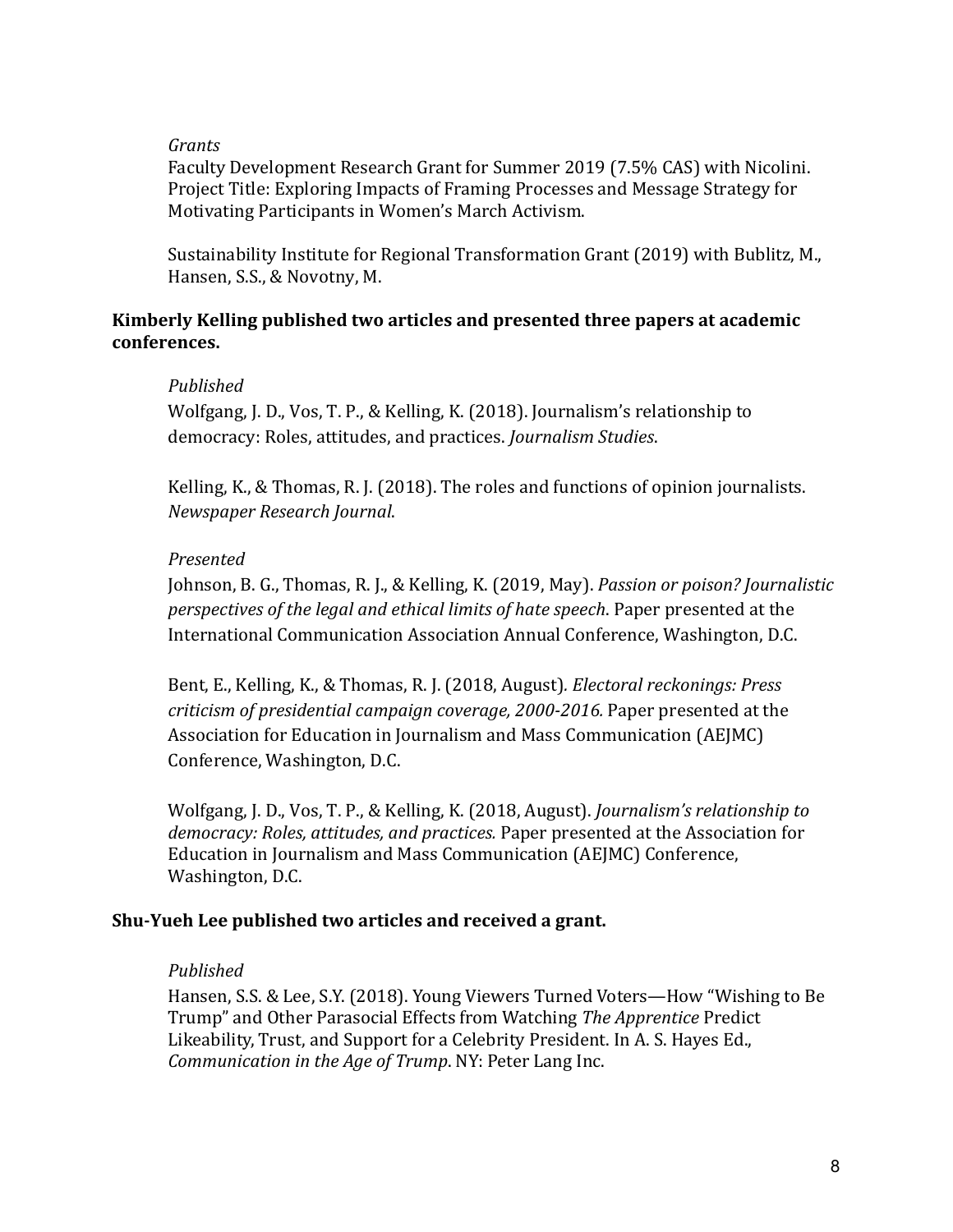Lee, J. K. Hansen, S. S. & Lee, S. Y. (2018). The effect of brand personality selfcongruity on brand engagement and purchase intention: The moderating role of self-esteem in Facebook. *Current Psychology*, 1-13.

#### *Grant*

Faculty Development Research Grant for Summer 2019 (15% CAS). Project Title: News Coverage of the 2017 Wisconsin and Foxconn Investment Deal: A Framing Analysis of Wisconsin Daily Newspapers

Miles Maguire started an independent online news website, the Oshkosh Examiner, contributed numerous articles to the weekly Oshkosh Herald (with distribution to **nearly every household in the local community), and continued to serve on the** executive committee of the International Association for Literary Journalism Studies and as an associate editor of the group's peer-reviewed journal, *Literary Journalism Studies.*

#### *Presented*

Maguire, M. (2019). *Rereading Masson v. New Yorker: How Justice William Kennedy saved literary journalism.* Paper presented at the annual conference of the International Association for Literary Journalism Studies, Port Jefferson, New York.

#### *Professional Activity*

Maguire focuses on local, "artisanal" journalism, which largely ignores deadline news and instead emphasizes investigative reporting that results in exclusives and scoops. During the last 13 months he has broken stories involving serious subjects, such as child abuse and child death, as well as lighter topics, such as the Oshkosh Beer Bike.

**Kristine M. Nicolini published one journal article and made two research** presentations. She gave three additional presentations and received four grants. She also earned a national, professional accreditation in public relations.

#### *Published*

Hansen, S. S. & Nicolini, K.M. (In Press, 2019). No Longer Just a Protest: How Women's March Strategic Messaging for Collective Action Aims to Mobilize a Movement. *Public Relations Journal.*

#### *Presented (refereed)*

Nicolini, K.M. & Filak, V.F. (2018, November). Willingness to Self Censor: High School Journalists' Tendencies. Paper presented at the Journalism Education Association/National Scholastic Press Association Fall National High School Journalism Convention, Chicago, IL.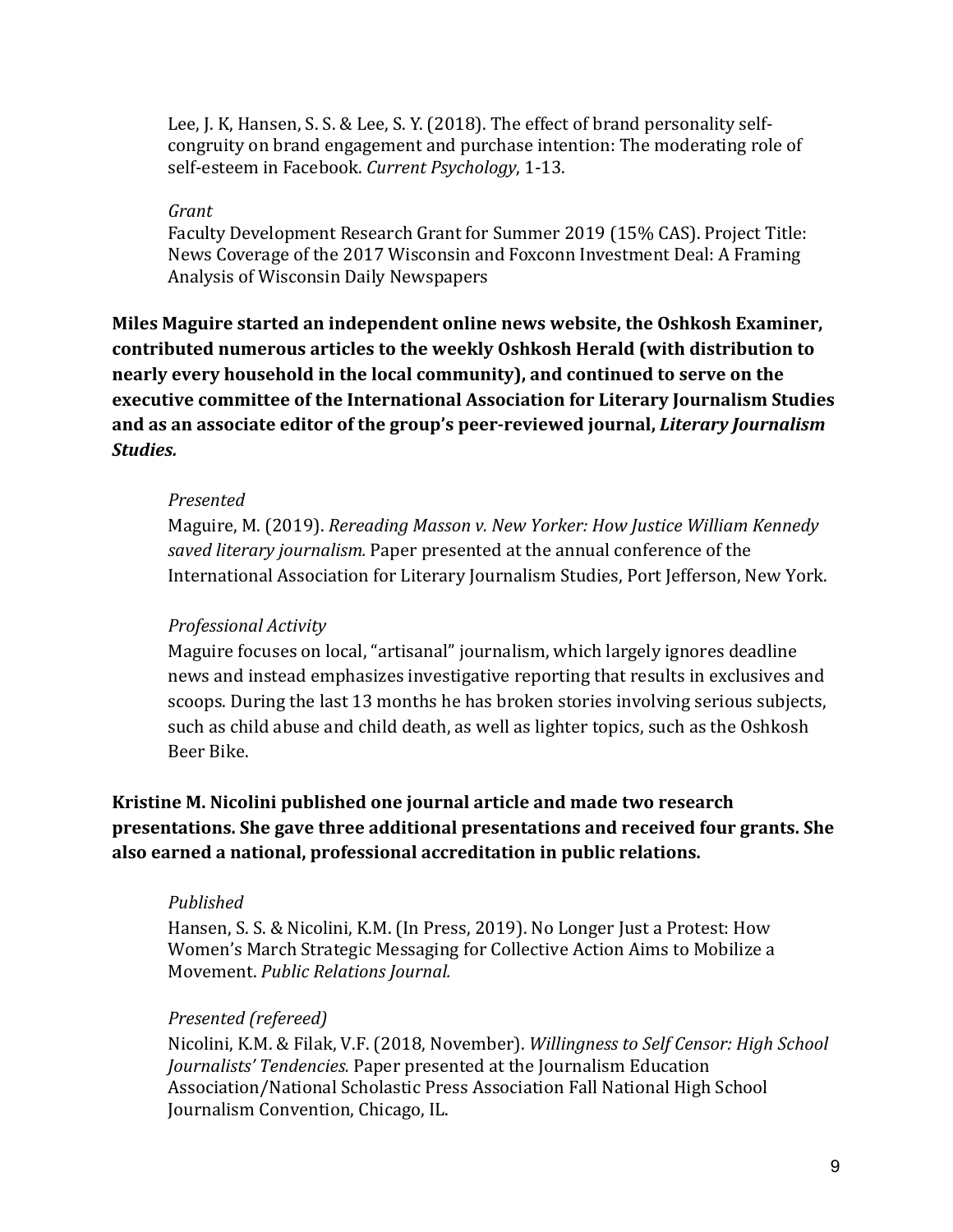Hansen S.S. & Nicolini, K.M. (2018, October). *No Longer Just A Protest: How Women's March Strategic Messaging for Collective Action Aims to Mobilize a Movement. Paper* presented at the Public Relations Society of America International Conference, Educators Academy, Austin, TX.

#### *Presented (non-refereed)*

Nicolini, K.M., Frey, L.R. & Atkinson, J. (2019, April). *Master Class - Activism, Social Justice, and Ethics Communication Scholarship.* Short course presented at the annual convention of the Central States Communication Association, Omaha, NE.

Priddis, D. & Nicolini, K.M. (2019, April). *Creating Dialogue for your Best CSCA Convention*. Short course presented at the annual convention of the Central States Communication Association, Omaha, NE.

Anderson, W.K.Z., Mitchell, S., Nicolini, K.M., Pensoneau-Conway, S.L., Pierce, M. & Rasmussen, H. (2019, April). *Dialogues of Communication Ethics, Activism, and Social Justice Research.* Panel presented at the annual convention of the Central States Communication Association, Communication Ethics, Activism, and Social Justice Interest Group, Omaha, NE.

#### *Awards and grants*

Accredited in APR in Public Relations, Public Relations Society of America (2018).

Public Relations Society of America, Northeast Wisconsin Chapter Grant.

Faculty Development Research Grant for Summer 2019 (7.5% CAS) with Hansen. Project Title: Exploring Impacts of Framing Processes and Message Strategy for Motivating Participants in Women's March Activism.

Sustainability Institute for Regional Transformation Grant (2019) with Bublitz, M., Hansen, S.S., & Novotny, M.

Research Assistantship Grant - University of Wisconsin, Oshkosh (2019) - one student research position.

# **FACULTY AND STAFF SERVICE**

Members of the department provided service to the department and campus. Below is a listing of service beyond routine committee service.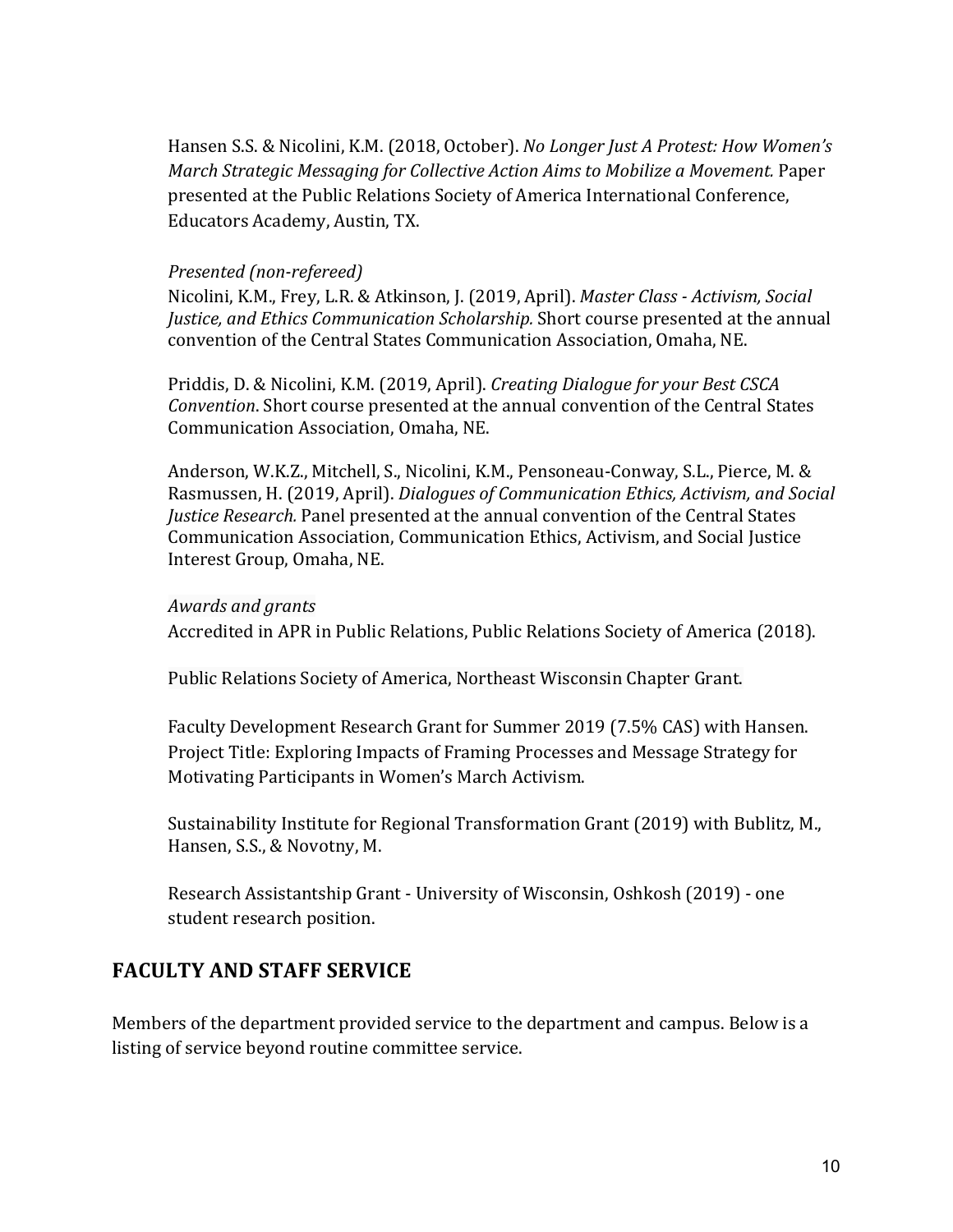#### **Vincent Filak**

- Filak served as a team fellow for the UWO women's volleyball team, a component of the athletic department's Academic Game Plan. The Academic Game Plan (AGP) is a collaborative approach to supporting and recognizing excellence in student achievement, academic success and personal growth.
- $\bullet$  He served as a scholarship reviewer for the following publications:
	- o Mass Communication and Society
	- o New Media and Society
	- $\circ$  College Media Review
	- o Newspaper Research Journal
	- o Journalism and Mass Communication Educator
	- o Atlantic Journal of Communication
	- o Newspaper Research Journal
	- o AEJMC Scholastic Journalism Division
	- o AEJMC Sports Communication Interest Group
- He served as a scholarship reviewer for the following publications:
	- $\circ$  Judge, Associated Collegiate Press Newspaper and Web Critiques (2010-Present)
	- o Judge, National Scholastic Press Association Newspaper and Web Critiques (2010-Pr esent)
	- o Judge, Arkansas College Media Contest
	- o Judge, Indiana Collegiate Press Association Contest
	- o Judge, Education Writers Association Contest
	- o Judge, Missouri College Media Association Contest
- Filak oversaw CAPP instructors Jeff Carter, Shannon Kuehmichel and Matt Smith, who were running versions of Journalism 221 at their respective high schools.
- He developed a graduate-level "fake news" course for deployment in the summer of 2019, thanks to CAPP funding.

#### **Timothy R. Gleason**

- Gleason served the first year of a three-year term as the director of Interactive Web Management. He previously served as interim director.
- He reviewed conference papers for AEJMC's Visual Communication Division, a submission to *Visual Communication Quarterly*, and a book proposal for Polity Press.
- Gleason was one of the instructors to trial the Canvas learning system in Spring 2019, using it to teach Foundations of Multimedia Storytelling for the first time.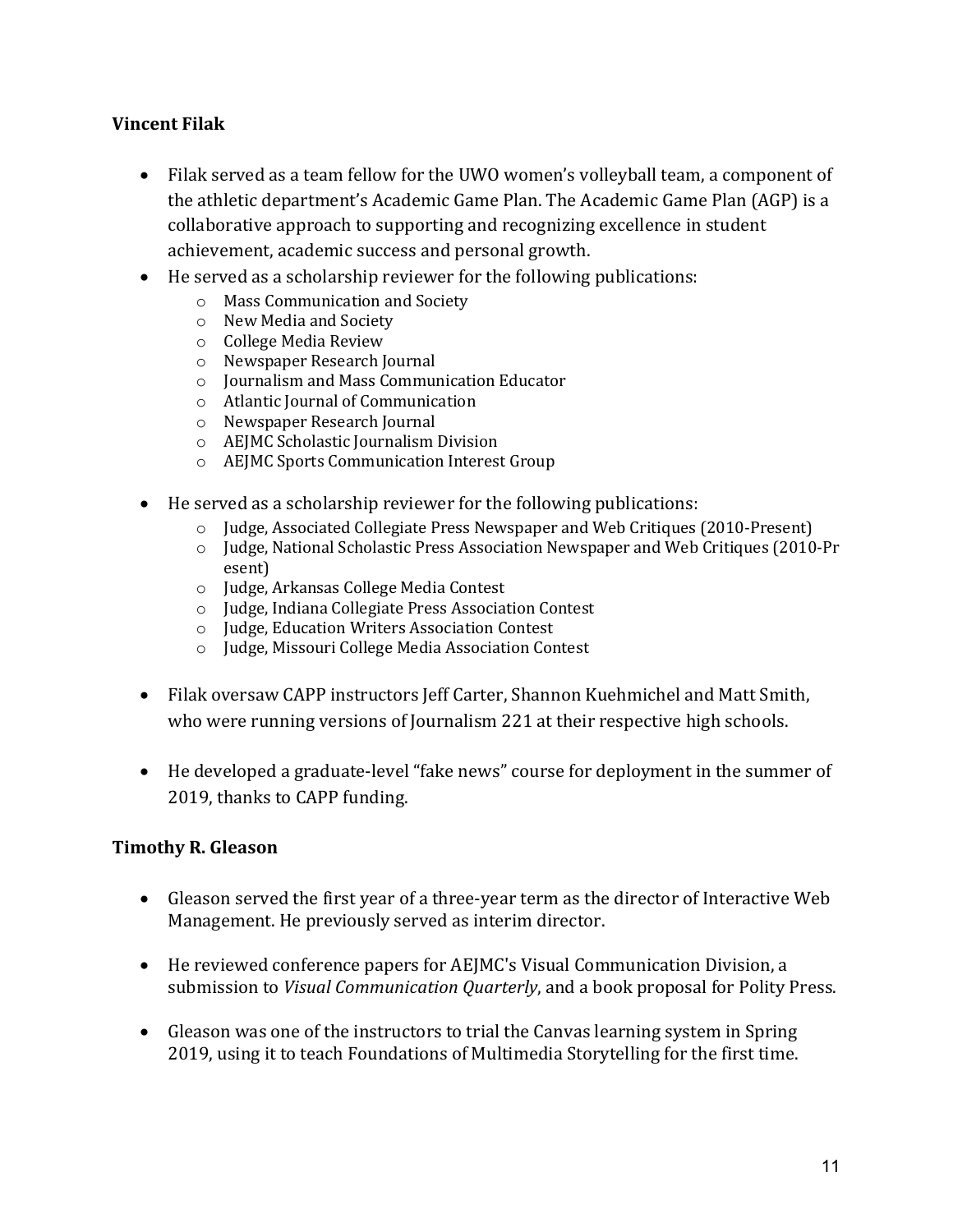#### **Sara S. Hansen**

• Hansen's students (journalism and IWM) in Application of New & Emerging Media successfully completed website, social media content and digital strategy work for organizations in the Oshkosh and Fox Valley community. These organizations included:

> Salute the Troops St. Andrew's Lutheran Church Feeding America Eastern Wisconsin

- Hansen worked with Cindy Schultz and STEP students to coordinate the two-day  $50<sup>th</sup>$  anniversary event in October 2018, which included a Friday of professional sessions and keynote with Jim VandeHei and a Saturday evening event for alumni with featured speakers. Work in this realm included event logistics, corporate sponsors, 50 speakers for professional sessions and panels, website historical and event content, media relations and a great deal of attention to detail to ensure a successful event.
- Hansen served as:
	- $\circ$  A speaker for the Provost's Summit in October 2018, discussing course strategies to connect learning to real-world applications for community organizations, as in Application of New & Emerging Media.
	- $\circ$  Solo speaker for a half-day professional development workshop for PRSA Northeast Wisconsin, "Digital Analytics + Social Listening + Content Curation."
	- $\circ$  A co-leader for SIRT event helping professors explain science and research to the public and media professionals.
- She advised the winning National Student Advertising Competition team and Ad Club.
- Hansen served on the Provost's Academic Structure Exploration Team (ASET), the COLS Tenure and Renewal Committee and two university committees.

#### **Kimberly Kelling**

• Kelling created and led an interactive conference session, "Creating Memorable Advertisements," for the 2019 Northeastern Wisconsin Scholastic Press Association Conference.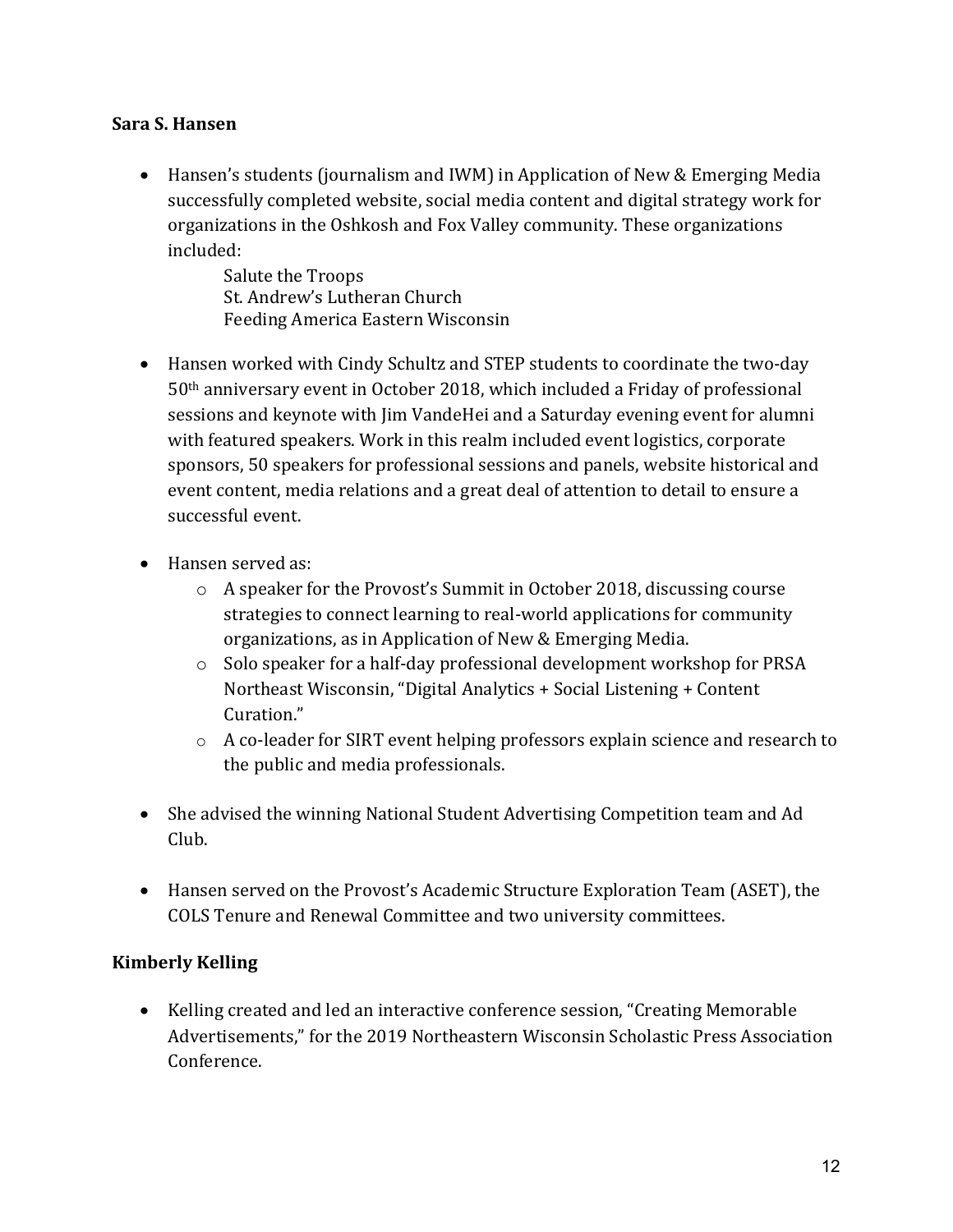• Kelling served as a reviewer for both a highly-referenced journalism-centric journal and the Media Ethics Division of the Association for Education in Journalism and Mass Communication annual conference.

#### **Shu-Yueh Lee**

 $\bullet$  Lee served as the adviser of a student club, Boxing Workout Club.

#### **Miles Maguire**

• Maguire hired and supervised interns for the Oshkosh Examiner online news site. Because of the site's emphasis on exclusives and investigations, student interns gain a taste of working under professional conditions and report that the experience helps to build their confidence.

#### **Kristine M. Nicolini**

- Nicolini served as a COLS New Faculty Orientation Speaker. She also served on the University Resource Alignment Evaluation Panel, Academic Council for Interdisciplinary Studies, IT Advisory Committee and as a faculty research grant reviewer.
- She continued service in many professional associations including: PRSA, NEW Chapter - Leadership Assembly Delegate; CSCA Ethics, Activism, and Social Justice Interest Group Chair; CSCA Conference Planning Committee; PRSA ICON Paper Reviewer, Educators Academy; PRSA National Leadership Team; PRSA/PRSSA Task force, PRSA, NEW Chapter; Membership Engagement Task force, PRSA, NEW Chapter; BEA Research Symposium on media analytics paper reviewer; CSCA Paper Reviewer - Public Relations Interest Group; ICA Paper Reviewer - Health Communication Division; ICA Paper Reviewer - Instructional and Developmental Division; NCA Paper Reviewer - G.I.F.T. Division; NCA Paper Reviewer - Feminist and Women Studies Division.

She advised the UWO PRSSA Chapter, which received several national awards during the 2018-2019 academic year including NODAC First Place (nationally), STAR Chapter Award and the Gold Key Award for Alicia Kahl.

- Nicolini participated in two community service panels:
	- o Nicolini, K.M. (2018, December 11). *Leadership Fox Cities Media Panel Discussion*. Presented to Leadership Fox Cities.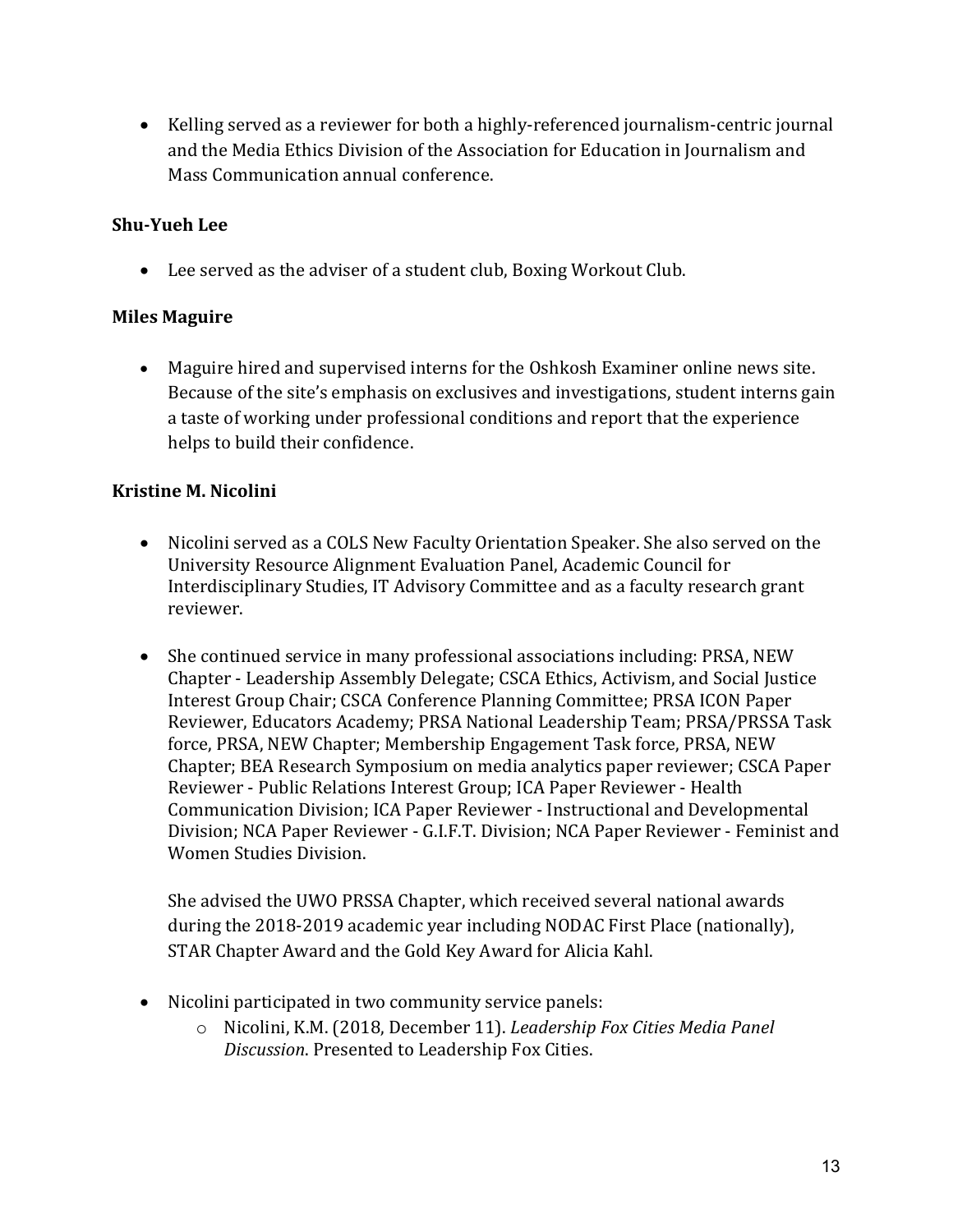- o Nicolini, K.M. & Streed, J. (2018, September 18) *Ethics and Social Media.* Presented to the Public Relations Society of America - Northeast Wisconsin Chapter.
- Nicolini's students (journalism and IWM) in Public Relations Techniques and Public Relations Campaigns successfully completed website, social media plans and public relations campaigns for several non-profit organizations nationally and in the Oshkosh/Fox Valley community during Fall 2018 and Spring 2019. These organizations are listed below:
	- $\circ$  PRSA Foundation (national organization)
	- o Northeast Wisconsin Scholastic Press Association
	- $\circ$  UWO Journalism Department 50th Anniversary Celebration
	- $\circ$  Oshkosh Convention & Visitors Bureau

# Cindy L. Schultz continues to contribute significantly to the department and **university.**

- Schultz was recently honored at the Length of Service luncheon for her over 35 years of service to this institution.
- Schultz serves as a senator on the University Staff Senate (USS) and is in year two of a three-year term. She continues to serve on the Administrative Support Team and chair the USS Grants Committee and Sally Margis Grant Fund.
- Schultz manages the Ellie Maslowski Memorial University Staff Scholarship. Schultz was integral in the building of this scholarship to the point of making it an endowed fund. This scholarship supports University Staff members pursuing a degree or certificate at UW Oshkosh.
- Schultz was instrumental and essential to prepare the department for our successful, two-day professional development and 50<sup>th</sup> anniversary celebration in Oct. 2018. Due to the sheer amount of planning, work and management of this event, she took limited time off during the summer and fall semester. She proves time and again that she values the department and works extremely hard to allow us to succeed with our values, mission and goals for the department.
- Schultz assists with recruiting efforts enhancing preview days presence, working with fellow departments for the USP open house, and creating a welcoming atmosphere within the department when prospective students visit.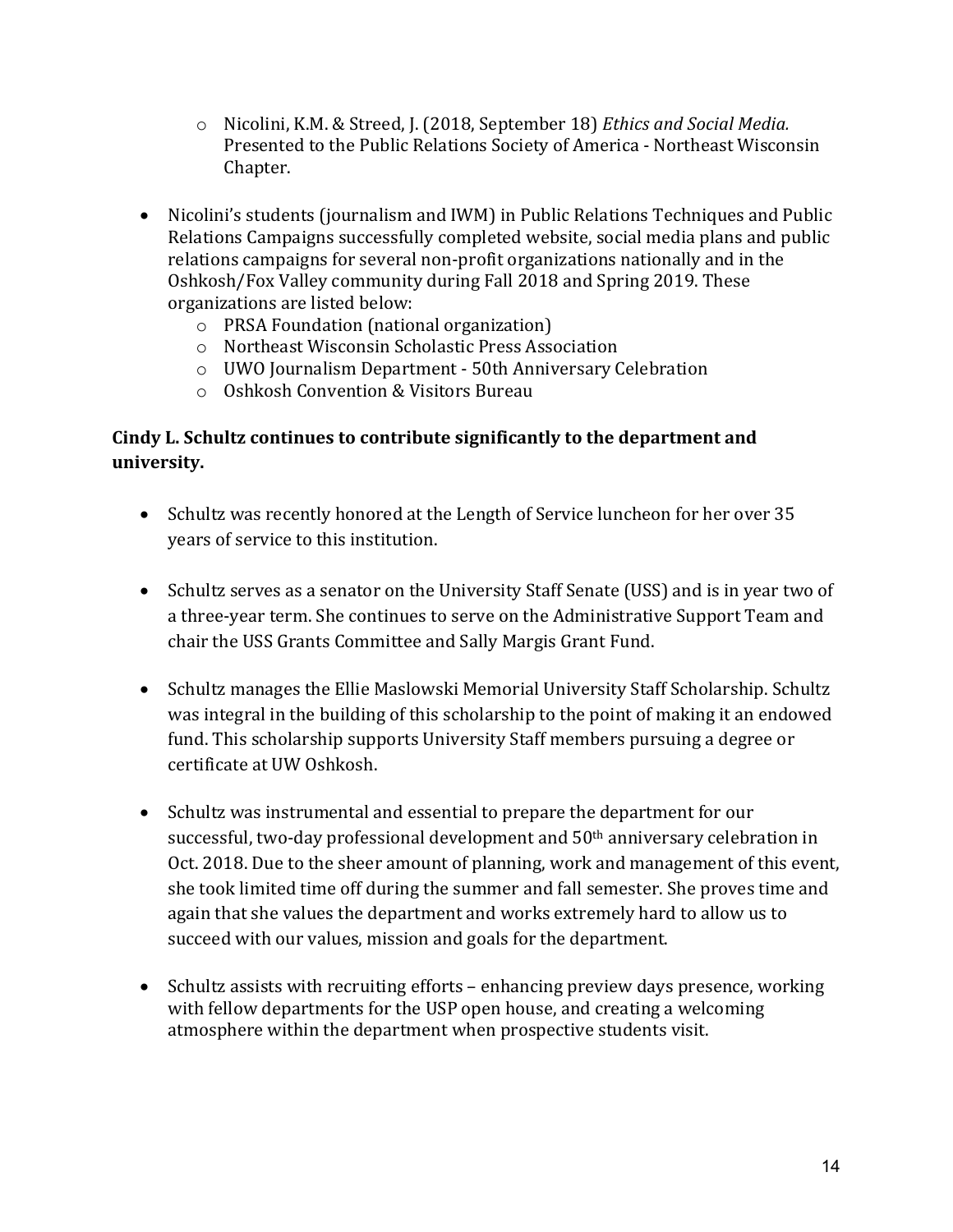- Schultz managed NEWSPA contest entries electronically to save NEWSPA and the department significant money from having entries submitted and judged online and returned to adviser electronically as well.
- Schultz also served on the IRT and the Alumni committees for the department.

# **ISSUES TO CONSIDER FOR PLANNING FOR NEXT ACADEMIC YEAR** *Several of these issues were raised in previous annual reports.*

# **Needed Lab Modernization**

Writing and many multimedia, public relations and advertising courses happen in three journalism computer labs. Each lab has 16 desktop iMacs that are necessary for using Adobe Suite for InDesign, Illustrator, Photoshop and other programs in core journalism and advanced courses. Historically we upgraded one lab a year with new computers in order to keep them current for using these programs but there has not been lab modernization funds for some time. Often the programs won't work if a computer is older than three years. We did not get lab modernization funding for 2018-19, which puts our labs, particularly our oldest lab (eight years old), in jeopardy for not working with these programs appropriately. Replacement cost is \$33,000 per lab. Upgrades are necessary to support multimedia journalism. Two years ago we invested \$1,300 to upgrade to solid state hard drives in our oldest lab in order to keep the computers functioning.

# **Serious Multimedia Equipment Updates**

Our current photography/videography equipment is outdated with many cameras broken. We need 15 multimedia kits at \$1,000 each (\$15,000 total) to service lab classes. Currently outdated models can service only half of a lab class.

# **Concerns with Faculty Workload**

Faculty members are required to teach an additional course for the 2019-2020 year. The journalism faculty members are productive with active research projects. They also perform high-quality teaching and service. As an example, our department is proud of the campaign wins for public relations and advertising but the reality is that they are timeconsuming endeavors for faculty. There are other examples among our courses. The additional teaching load in most cases involves a new course to prep, which limits time currently dedicated for teaching, research and service. Is there more that can be done to help faculty?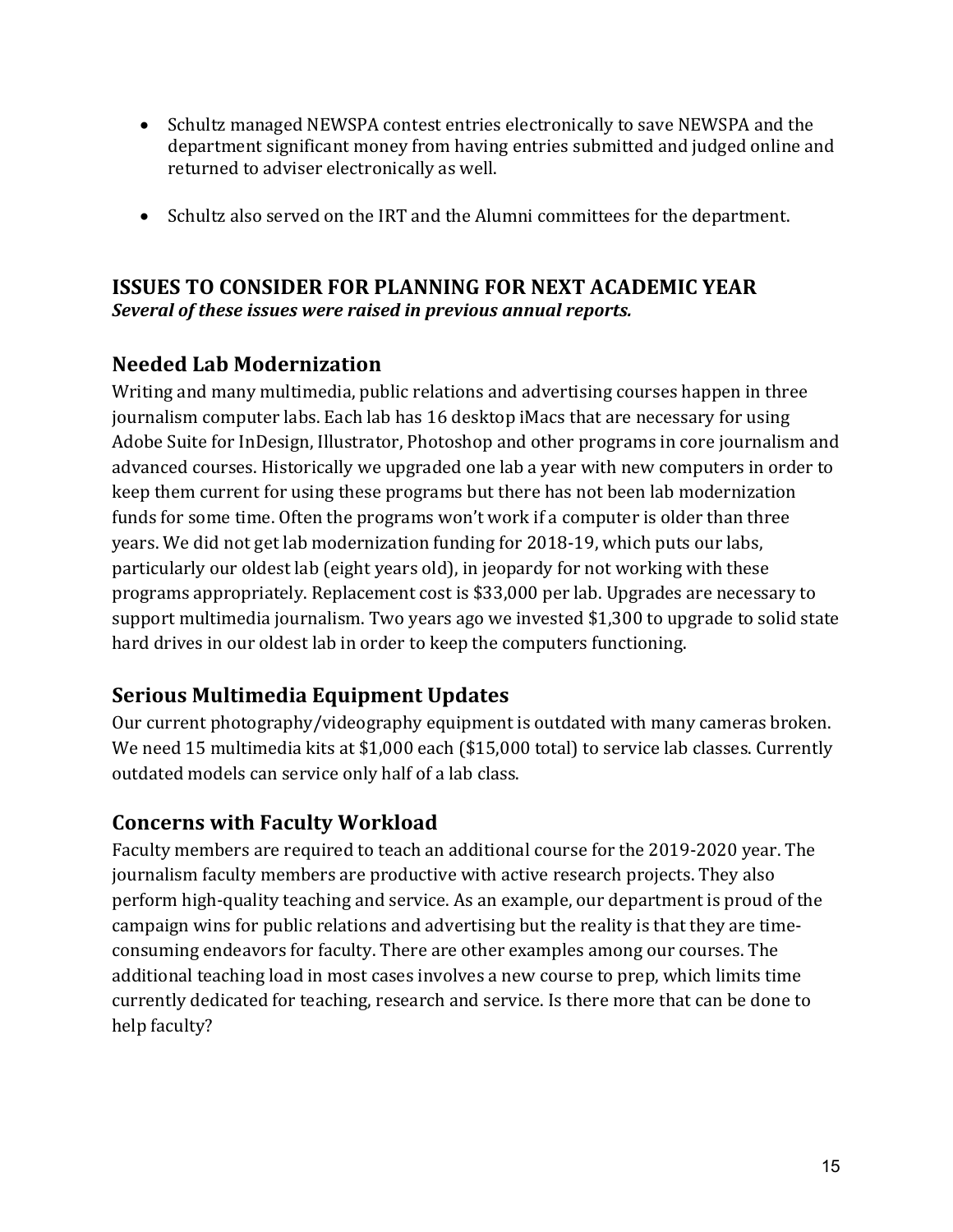# **Cuts to Budget and Annual Payment of Accreditation Fees**

Like many COLS departments, our budget was cut significantly this year. On top of this cut, the annual payment of our \$2,000 accreditation fees is now part of our slashed budget and not covered by COLS. We got through the year but it has been difficult, and the budget remains a serious concern for next year.

# **Internship Support**

We helped 50 employers and many students with only one severely underpaid IAS Internship Coordinator – paid to teach one class – teaching two half-classes in fall/spring and advising on resumes, running mock interviews and writing assessment report with employer feedback.  $COB$  pays \$43,000 (.5 FTE) for this same job. We risk losing our coordinator. On a bright note, IWM has continued to pay for an additional half of a class since our coordinator serves IWM students and journalism students. This is a growth opportunity for COLS as our internship coordinator could be working with other departments with her many employer connections to increase job placement, add visible success markers and enhance the student experience – these all support UWO strategic initiatives.

# **Faculty Line for Multimedia Journalism**

The department has one faculty line that needs to be filled for multimedia journalism. We realize it is a difficult budget year. However, we would like to keep this need on the radar.

# **Professional Development Opportunities**

Professional development has been lacking for travel funds and training. Our classes require knowledge of web, social media, Adobe Creative Suite & constantly changing certifications & technologies, such as Google, Hubspot, etc. However, we have little access to training funds to stay current, which is a challenge if we are trying to be effective and efficient in this highly digital field. Employers will say that they expect a high-quality skillset.

# **Revised Bylaws Held Up**

The revised bylaws were held up by Faculty Committee and Faculty Senate because of a debate about SOS requirements. The department resubmitted the bylaws with all criteria met but there remained a minor unresolved issue. We hope to resolve that issue in the coming year. We are one of two departments in this situation according to April Dutscheck in the Faculty Senate office.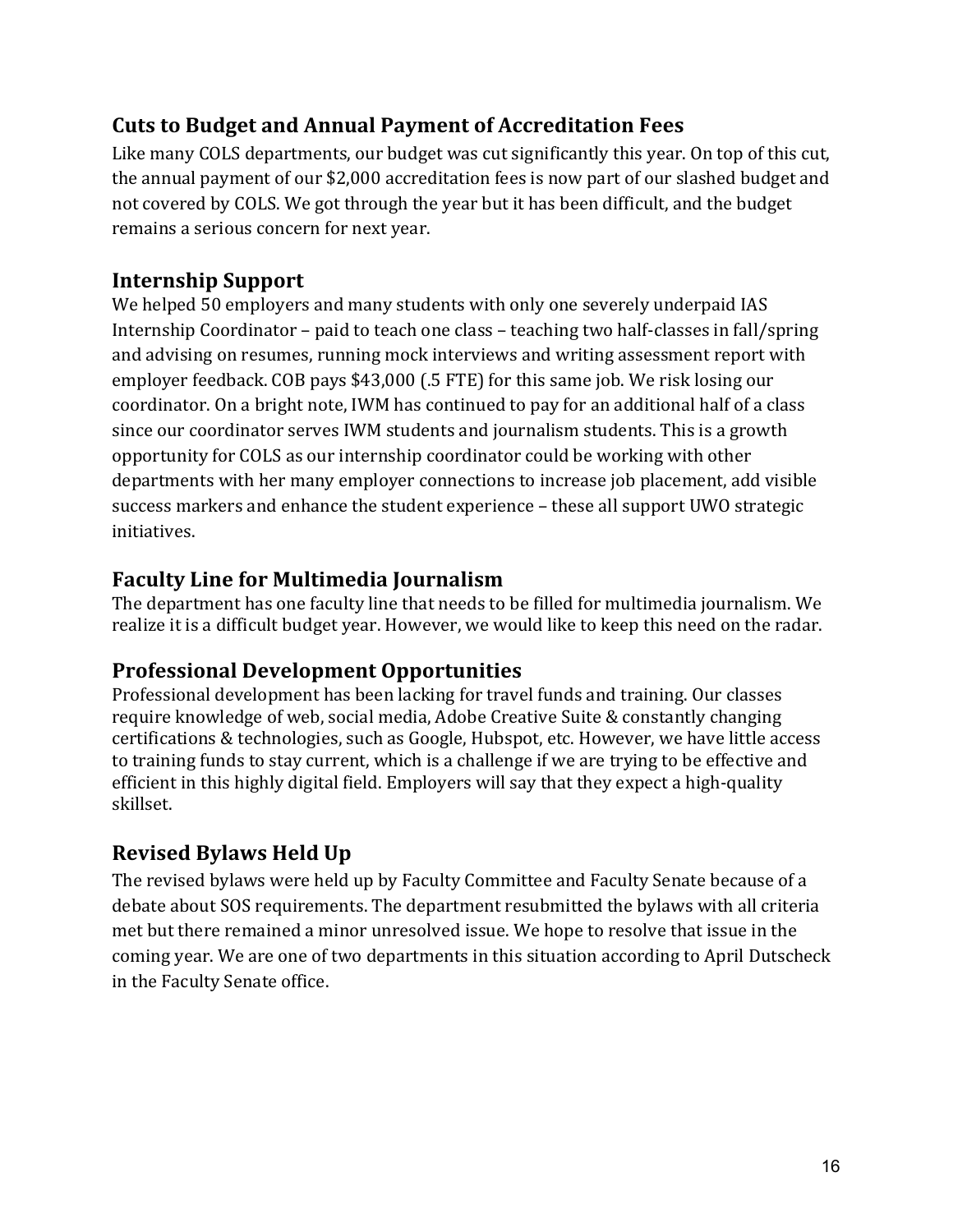# **OBJECTIVES FOR THE YEAR AHEAD**

The department considers the university's mission and strategic plan, as well as the department's strategic plan, as it focuses on key objectives ahead.

# **Progress with New Advertising Major**

The department will work to advance the new advertising major, which requires collaboration outside of journalism and is therefore going to take additional time and insight.

# **Policy Updates**

The department is awaiting approval of its bylaws and updated renewal-tenure-promotion policy for tenure-track faculty from Faculty Senate. The department completed a tested experience policy for HLC compliance, and will look at ways to help CAPP instructors with compliance.

# **Strategic Partnerships - Visibility and Recruitment**

Along with the  $50<sup>th</sup>$ , the department aims to advance/build strategic partnerships that raise visibility in the community, support our mission and aid recruitment goals. We will continue to work with corporations and organizations, building on examples from this year, to look at opportunities for our program.

# **INTEGRATION OF FACULTY AND COURSES FROM ACCESS CAMPUSES**

We worked with RTF to create a new course to replace a version taught at the access campuses, Introduction to Mass Communication, which will be equivalent to the initial courses for our programs (Jour 141 and RTF 115). That course was successfully completed. We have started initial discussions with faculty from the access campuses to align content with Journalism and RTF. We created the course Jour 299, to allow access campus independent study in our area, Intermediate Independent Study. We subsequently changed the title of our Jour 446 course to Advanced Independent Study. Both changes were fully approved during the year.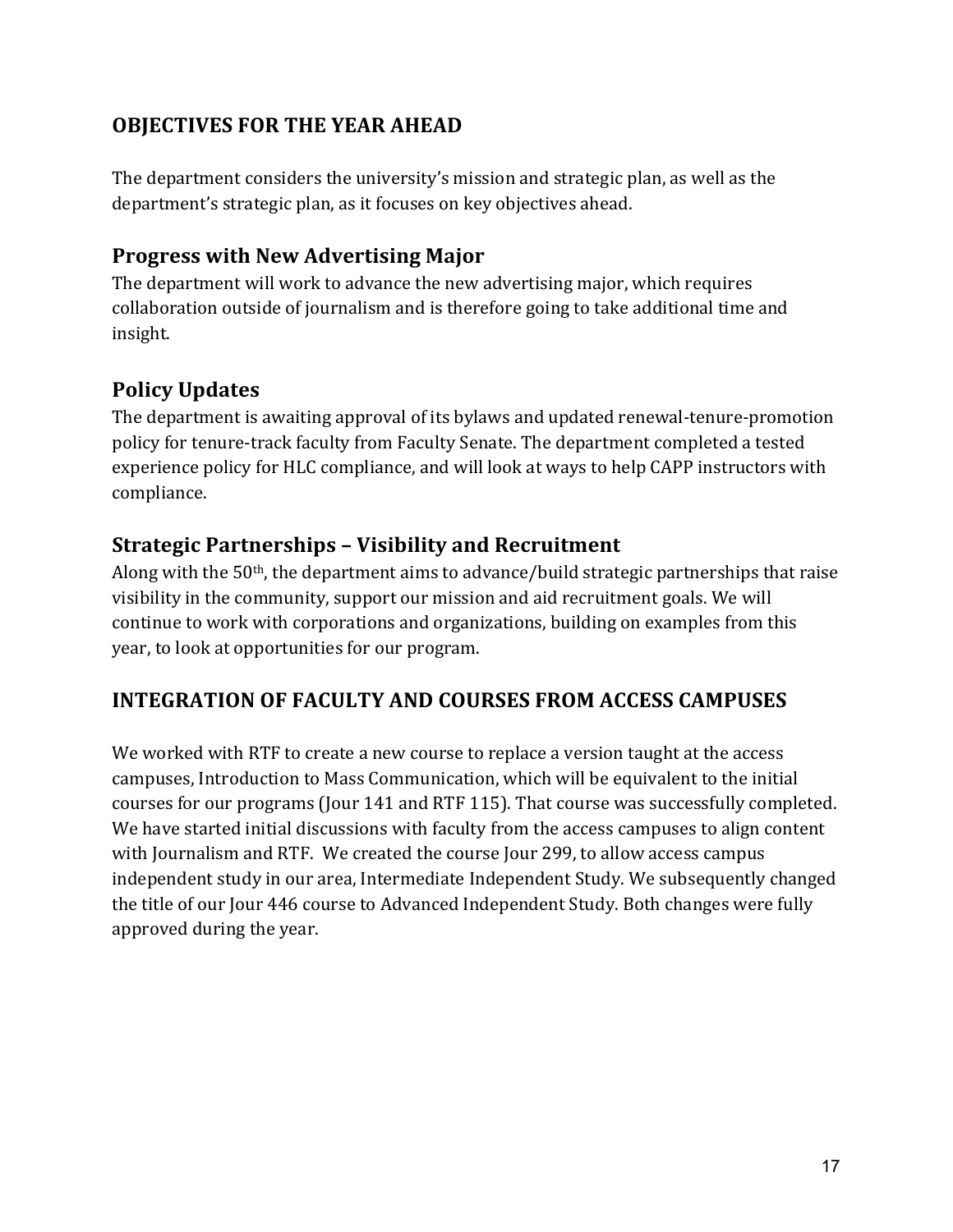# **COLS PLANNING PROCESS: EXAMINATION OF PROGRAMS**

# **Work Toward an Advertising Major with COB**

As mentioned earlier, the new advertising major is in the NOI stage. We will continue to move forward in this process, and plan to have more advanced discussions about courses this year in collaboration with Marketing.

# **COLS PLANNING PROCESS: COLLEGE PROGRAM ARRAY**

# **Graduate Courses**

The department offered one graduate course that did not fill for Summer 2019, and has two other graduate courses that were approved in May 2019 at the COLS Curriculum Committee. One or more of these courses may be offered in Summer 2020. We are not sure how to sustain these courses as we had some CAPP instructors sign up but not enough to run the course this summer. We understand that these courses are marketed broadly but do not have a view of this, and would like more insight here in order to plan for future courses. 

# **Quest Courses**

Five faculty members in the department participated in training for development of Quest courses in Spring 2019. The department is working to assist COLS with offering additional Quest courses.

# **Strategic Efforts with Other Departments**

Journalism maintains communication with multiple departments in which there is complementary or related courses or career path outcomes. This year, the department communicated extensively with the College of Business regarding the new advertising major, which will include inclusion of Radio-TV-Film in discussion of potential courses for the major. Communication was underway as well as with IWM departments and potential integrations with Marketing, including cross-disciplinary participation in Strategic Campaigns in Advertising, which has benefited with integration of IWM majors with advertising students. Challenges of curriculum creep continue to be watched as well.

# **COLS PLANNING PROCESS: STUDENT SUCCESS AND RECRUITMENT**

# **Student Success**

The department focuses not only on student success in the classroom, but also demonstrated skills in internships and professional activities. The department monitors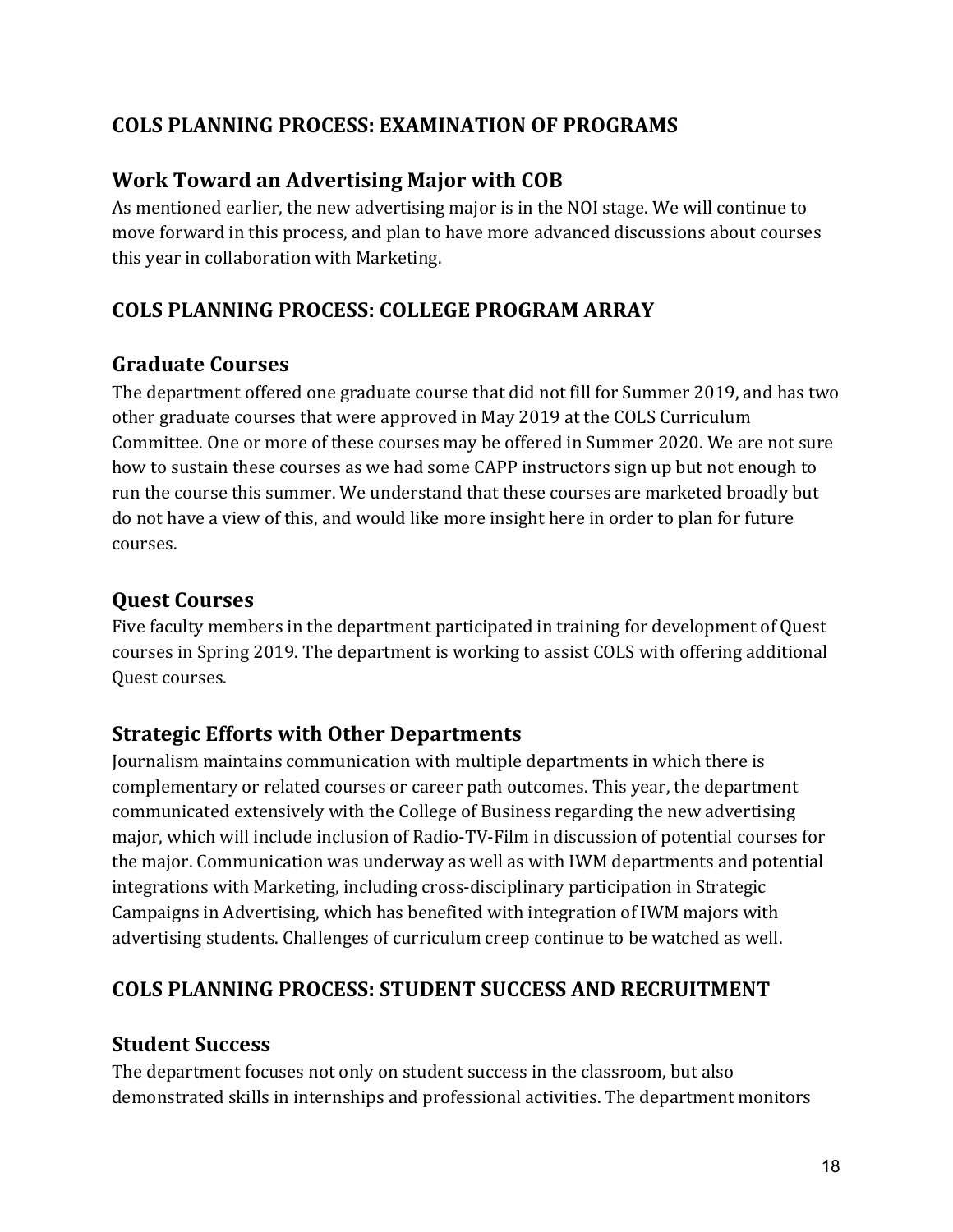internship experiences and student skills that align with our ACEJMC accreditation through Internship Coordinator Barb Benish. After surveys of students and employers, Benish puts together a report each semester for assessment to see how students rated in the internship work. Of all Spring 2019 graduates, 95% had an internship or relevant experience in the field before graduating.

The department also will continue its longstanding support for active clubs – The Dr. Julie Henderson PRSSA Chapter, Advertising Club, Society of Professional Journalists and Photo Club - and related organizations, such as The Advance-Titan.

Demonstrations of student success include:

- First place for public relations students for the National Organ Donation Awareness Competition (2018) and a STAR Chapter Award for the UW Oshkosh Chapter of the Public Relations Student Society of America.
- Second place for advertising students at District 8 for the National Student Advertising Competition.
- Fifteen awards for the Advance-Titan at regional and state college media events.
- Hannah Thorn's honors thesis presentation "Framing the NFL players' national anthem protests: Alignment and/or opposition to organizational messaging" was selected for presentation at the Council on Undergraduate Research's National Conference on Undergraduate Research.
- Whitney Wender's honors thesis presentation "Exploring influencer marketing and the e-cigarette industry" was presented at Celebration of Scholarship.
- The Chancellor's Award for Excellence and Outstanding Greek Senior Award for Frankie Rabas. She was among our students recognized as Students with Outstanding Academic Recognition (SOAR) scholars: Jessica Bukielski, Karli Cox, Kyla May, Billy Piotrowski, Taylore Radtke, Alex Ratliff, Zach Simonson and Joshua Woolwine.
- Five students were inducted into Kappa Tau Alpha: Natalie Dillon, J. Lance Gulotta, Jordyn Schraeder, Ryan Taylor and Heather Tice.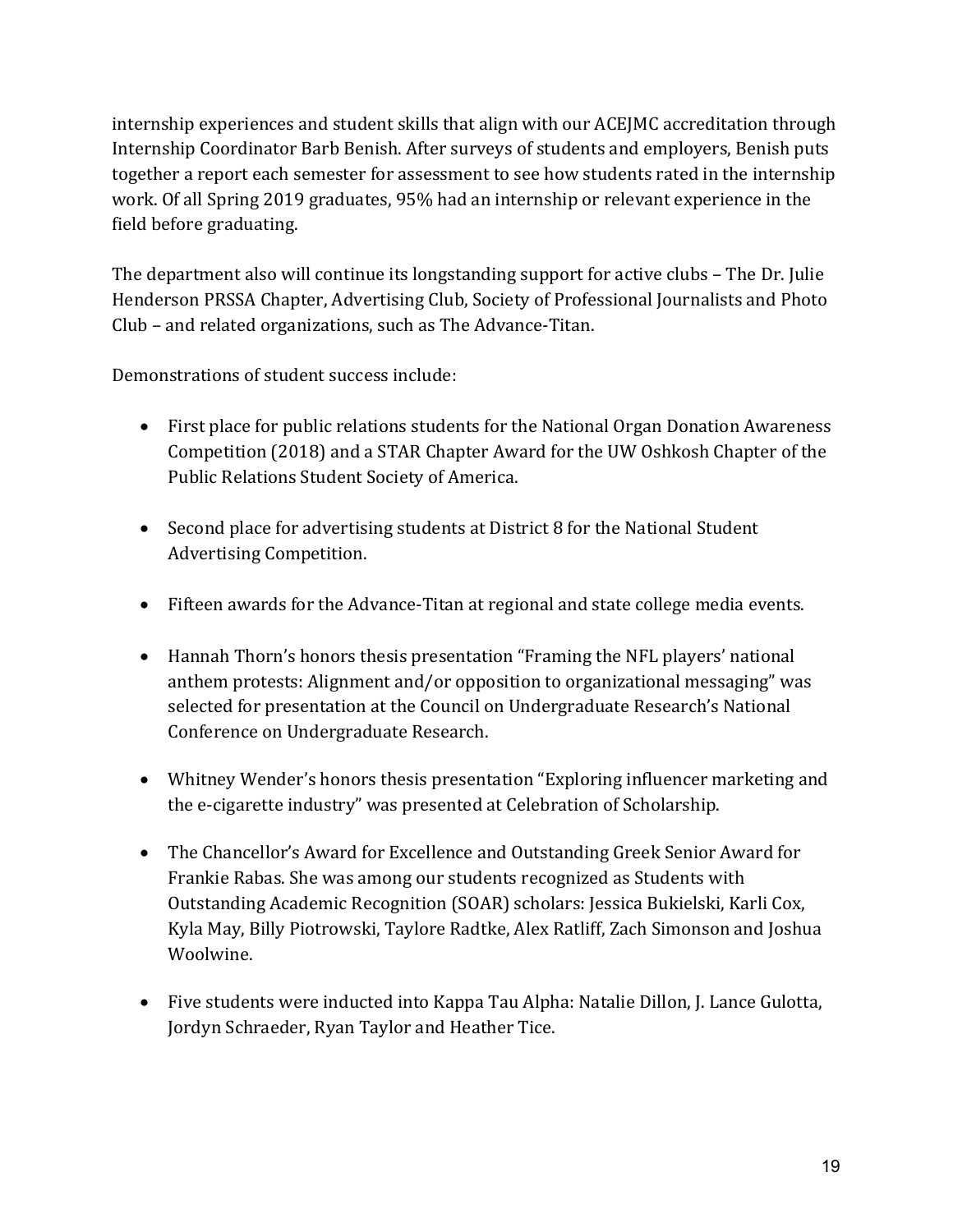# **Recruitment**

The department continued its recruitment efforts:

- Faculty participated in preview days, two department open houses and USP open house, NEWSPA, emails to incoming freshmen and two recognition events (fall and spring) for student achievement.
- The department updated its website primarily for prospective students to get more information about dynamic learning and career opportunities in our program. Pictures, videos and rewritten content were developed with launch in late spring. The website includes user-friendly access to degree requirements, ways to sign up for tours and information, tips for advising and many other helpful additions.
- The department continued to partner with Admissions to build a campaign for NEWSPA, which draws 400 high school students for a one-day journalism conference. We collected contact cards for the Admissions systems via this event and would like to build on this for next year.
- Efforts were made to engage with high schools for outreach, such as with CAPP, NEWSPA, The Advance-Titan and department overall. This year there were several high school visits, chair meetings with CAPP instructors and increased outreach efforts with NEWSPA. We will continue to focus on this area for next year.

## **COLS PLANNING PROCESS: FACULTY AND STAFF EXPERIENCE**

In what has been a challenging year, with uncertainties with budget and courses, faculty and staff have made the best they could of the situation in being required to take on an additional course to teach for the 2019-2020 year. The journalism faculty members are productive with active research projects. The additional teaching load in most cases involves a new course to prep. With this situation, the department focus has been on doing whatever is possible to alleviate the burden we will experience next year. That focus started in Fall 2018 when news of this situation became known, and continues as we plan accordingly for the coming year. The more we can manage and plan, the better the situation will be for our employees.

On a lighter note, the  $50<sup>th</sup>$  celebration provided an opportunity for professional development and engagement among the faculty, alumni, professional community and other colleagues on campus. The event was a positive experience for faculty and staff, who all participated in some way with activities including speaker sessions, media relations and photography.